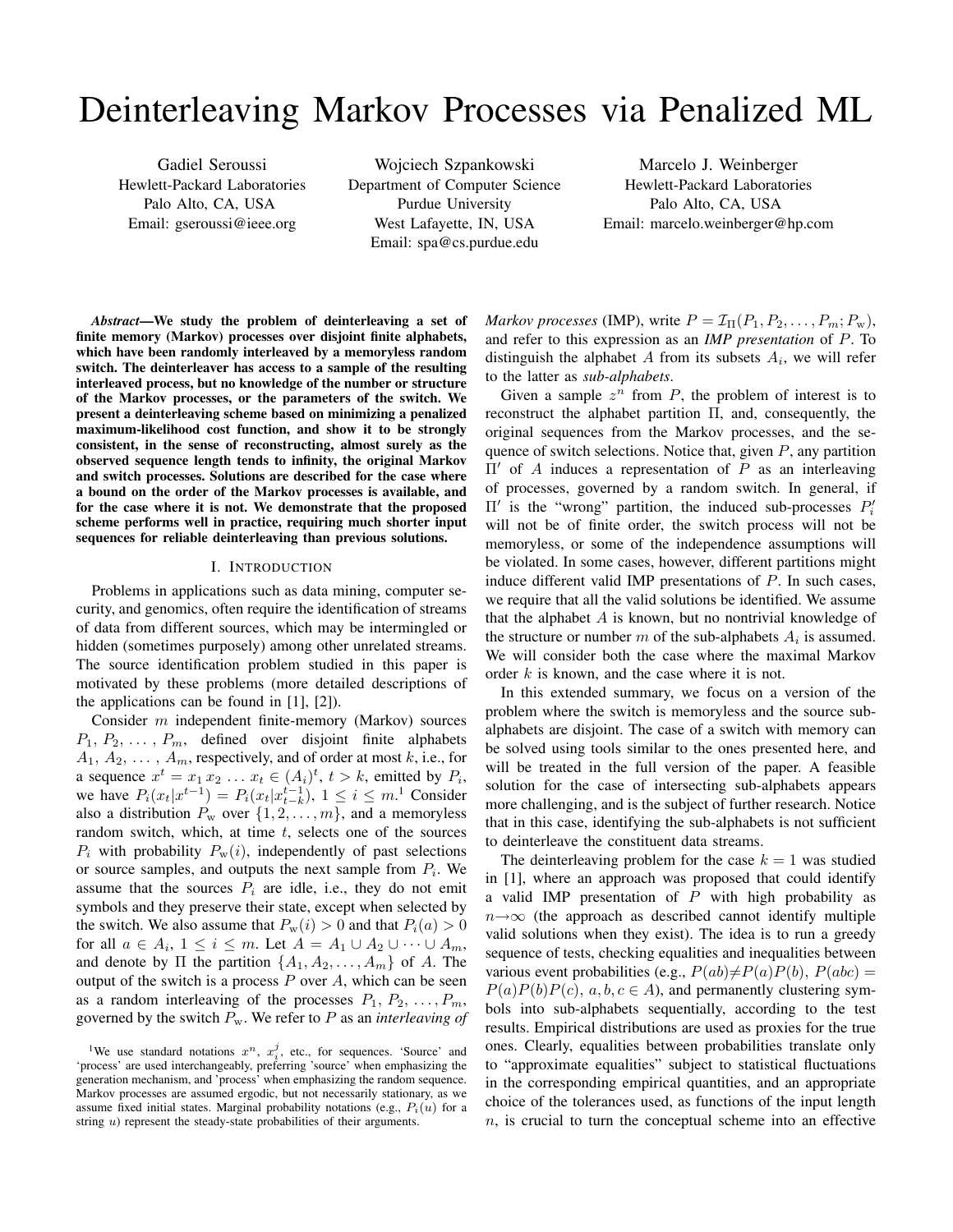algorithm. Specific choices for tolerances are not discussed in [1]. The attractive feature of the approach in [1] is its low complexity; equipped with a reasonable choice of tolerance thresholds, a very efficient algorithm for  $k = 1$  can be implemented. More recently, the problem of deinterleaving hidden-Markov processes was studied, mostly experimentally, in [2].

In this paper, we present deinterleaving schemes that identify, eventually almost surely, all the valid IMP presentations of the observed process. The solution is based on finding the partition Π of A that minimizes a *penalized maximum likelihood* (penalized ML) cost function of the form  $C(z^n, \Pi) = n\hat{H} +$  $\beta K \log n$ , where H is the empirical entropy of the observed sequence under an IMP model induced by  $\Pi$ ,  $K$  is the total number of parameters in the model, and  $\beta$  is a nonnegative constant. Penalized ML estimators of Markov process order are well known (cf. [3], [4], [5]). Here, we use them to estimate the original partition  $\Pi$ , and, in the case of unknown k, also the Markov order of the processes  $P_i$ . When k is known,  $\beta = 0$ (i.e., using a plain ML estimator) suffices in cases where none of the processes  $P_i$  is memoryless; an appropriate  $\beta > 0$  is necessary to identify all the IMP presentations when there are memoryless components  $P_i$ . In addition, an appropriate value  $\beta$ >0 is needed in the unknown k case, with the traditional function of penalizing larger models. In all cases, our estimate of the correct partition  $\Pi$  is strongly consistent.

The rest of the paper is organized as follows. In Section II we present the IMP P as a *finite state machine* (FSM) process. We also fully characterize the cases where the IMP presentation of  $P$  is not unique, which can occur only when some of the constituent Markov processes are memoryless. When  $k=1$ , our characterization reduces to that of [1]. In Section III we study the case of arbitrary but known  $k$ , and in Section IV that of unknown  $k$ . Finally, in Section V, we show results for practical implementations of our scheme and that of [1] (with optimized tolerances), for the case  $k=1$ . The results show that in addition to its asymptotic properties, the proposed deinterleaver achieves high accuracy rates in identifying the correct alphabet partition for much shorter sequences than those required by the scheme of [1]. The latter has the attractive feature of low computational complexity, while our ideal scheme calls for finding the optimal partition through an exhaustive search, which is computationally expensive. As we show in Section V, by sacrificing the optimality guarantee, and implementing a randomized gradient descent heuristic that searches for the same optimal partition, we obtain, in practice, the same results as with exhaustive search, but with a much faster and practical scheme.

# II. FSM SOURCES AND IMP PRESENTATIONS

An FSM over an alphabet A is defined by a triplet  $F =$  $(S, s_0, f)$ , where S is a set of *states*,  $s_0 \in S$  is an *initial state*, and  $f : S \times A \rightarrow S$  is a *next-state function*. A (unifilar) *FSM source* is defined by associating a conditional probability distribution  $P_F(\cdot|s)$  with each state of S. To generate a random sequence  $x^n$ , the source draws, for each  $i, 1 \le i \le n$ , a symbol  $x_i \in \mathcal{A}$  distributed according to  $P_F(\cdot|s_{i-1})$ , and transitions to the state  $s_i = f(s_{i-1}, x_i)$ . Markov sources of order k over A are special cases of FSM sources with  $S = A<sup>k</sup>$ . We next observe that an IMP can be represented as an FSM source.

Let  $P = \mathcal{I}_{\Pi}(P_1, P_2, \ldots, P_m; P_w)$ , and let k denote an upper bound on the Markov orders  $\text{ord}(P_i)$  of the processes  $P_i$ . For  $a \in A$ , let  $\sigma_{\Pi}(a)$  denote the index of the sub-alphabet containing a, i.e.,  $a \in A_{\sigma_{\Pi}(a)}$ . Denote by  $S_i = (A_i)^k$  the set of states of  $P_i$ . We define an FSM  $\mathcal{F}_k(\Pi) = (S, \mathbf{s}_0, f)$  with  $S = S_1 \times S_2 \times \cdots \times S_m$ ,  $\mathbf{s}_0 = (s_0^{(1)}, s_0^{(2)}, \dots, s_0^{(m)})$  where  $s_0^{(i)}$ denotes an initial state for  $P_i$ , and  $f$  a next-state function defined as follows: For  $a \in A_i \subseteq A$ , let  $f_i$  denote the nextstate function of  $P_i$ . Given a state  $\mathbf{s} = (s^{(1)}, s^{(2)}, \dots, s^{(m)}) \in$ S, we define  $f(s, a) = s' = (s'(1), s'(2), \ldots, s'(m))$ , where  $s'(j) = s^{(j)}$  for  $j \neq i$ , and  $s'(i) = f_i(s_i, a)$ . Similarly, for each state  $s \in S$ , we define a conditional probability distribution

$$
P_{\Pi,k}(a \mid \mathbf{s}) = P_{\mathbf{w}}(i) P_i(a \mid s^{(i)}), \ \ i = \sigma_{\Pi}(a), \ a \in A. \tag{1}
$$

The following proposition is readily verified.

*Proposition 1:*  $\mathcal{F}_k(\Pi)$ , with transition probabilities  $P_{\Pi,k}$ , generates P.

Let  $\alpha_i = |A_i|, 1 \leq i \leq m$ , and  $\alpha = |A|$ . An arbitrary FSM source over A, with underlying FSM  $\mathcal{F}_k(\Pi)$ , has, in general  $D = (\alpha - 1) \prod_{i=1}^{m} \alpha_i^k$  free statistical parameters. The conditional probability distributions in (1), however, are highly constrained, as the parameter  $P_{\Pi,k}(a|\mathbf{s})$  is constrained to have the same value for all states s with the same value of  $s^{(i)}$ , where  $i = \sigma_{\Pi}(a)$ . Overall, the number of free parameters remains, of course, that of the original Markov processes and switch, i.e.,  $d = \sum_{i=1}^{m} \alpha_i^k (\alpha_i - 1) + (m - 1)$ . We refer to sources satisfying the constraints implicit in (1) as *IMPconstrained* FSMs (in short, IFSMs). Let V denote the set of parameter vectors corresponding to valid unconstrained FSMs based on  $\mathcal{F}_k(\Pi)$ . This set is a convex polytope in D-dimensional Euclidean space. Since the IMP constraints are equalities, and the multiplications by the quantities  $P_w(i)$ (which are parameters) can be translated to boundary conditions, the parameter vectors of IFSMs based on  $\mathcal{F}_k(\Pi)$  lie, within  $V$ , on a  $d$ -dimensional hyperplane. We shall make use of this geometry in Section III.

Notice that, in general,  $P$  is not a finite memory process. One special case where  $P$  does have finite memory is when all the  $P_i$  are memoryless, and, thus, so is P. Clearly, if  $m > 1$ and any of the processes  $P_i$  has memory, then P cannot have finite memory. Thus, either  $P$  is memoryless or it has infinite memory. The memoryless case is special also because unless  $|A|=1$ , a memoryless process P over A admits multiple IMP presentations. For example, if  $P$  is memoryless, the partitions  $\{\{a_1\}, \{a_2\}, \ldots, \{a_m\}\}\$ ,  $m > 1$ , with  $P_w = P$ , and  $\{\{A\}\}\$ , with  $P_w(1) = 1$ , induce valid IMP presentations of P. In fact, it can readily be verified that any partition of  $A$  defines a valid IMP presentation in this case. With a slight abuse of terminology, we say that  $A_i \in \Pi$  is a *memoryless sub-alphabet* if  $P_i$  is memoryless, the process setting being understood from the context. In the remainder of the section, we show that the IMP presentation of a process is unique up to re-partitioning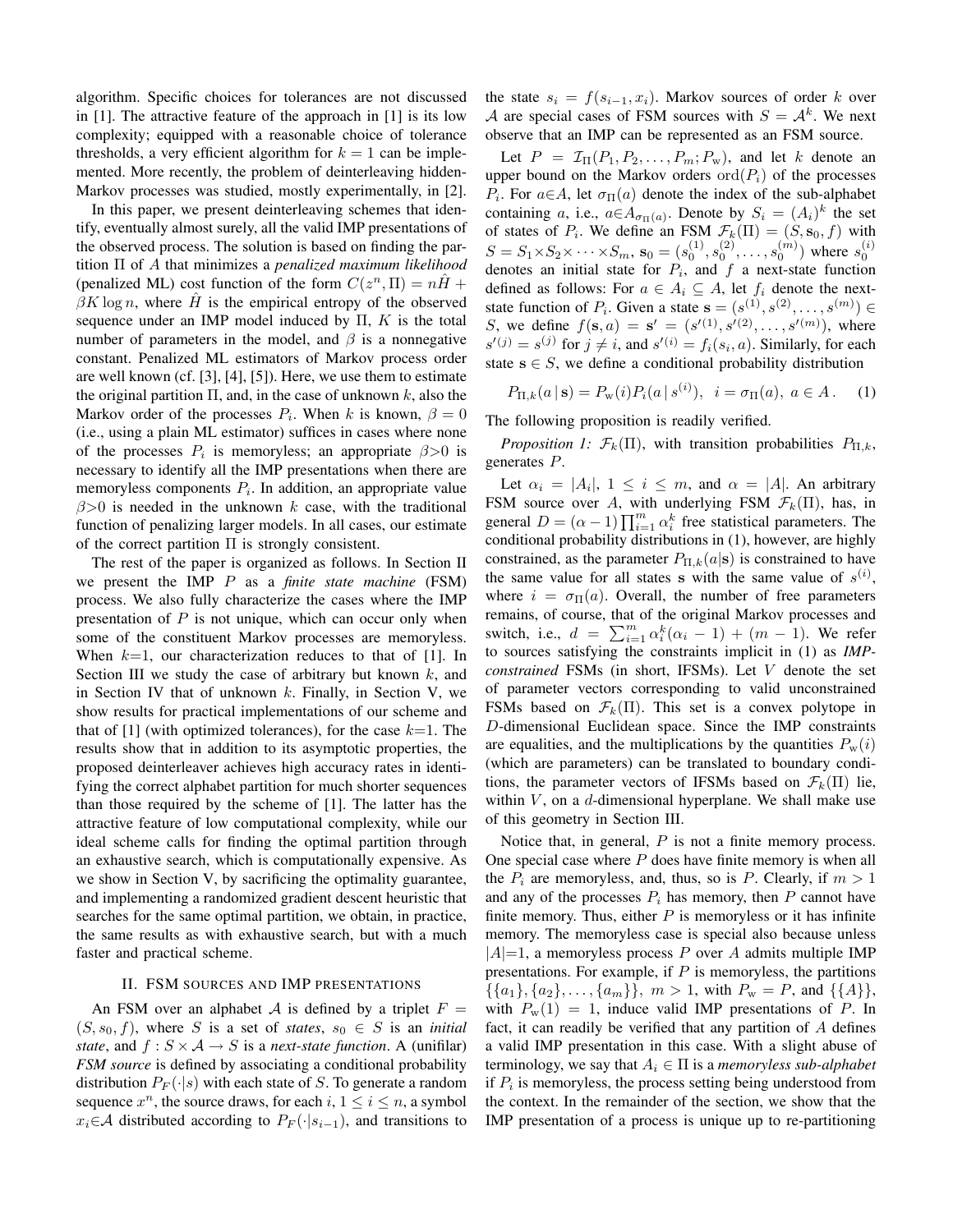of memoryless sub-alphabets.

We say that Π is *canonical* with respect to P if all its memoryless sub-alphabets are singletons. By the discussion above the partition  $\Pi$  in an IMP can always be brought to canonical form, without changing the process, by splitting its memoryless sub-alphabets into singletons. We denote the resulting partition by  $\Pi^*$  (dependence on  $P$  being understood from the context). We say that a partition Π' is *compatible* with P if there exist processes  $P'_1, P'_2, \ldots, P'_{m'}$  and  $P'_{w}$  such that  $P = \mathcal{I}_{\Pi'}(P'_1, P'_2, \dots, P'_{m'}; P'_w)$ . We say that two partitions  $\Pi$ ,  $\Pi'$  are *equivalent* with respect to *P*, denoted  $\Pi ≡_P$   $\Pi'$ , if they are both compatible with P, and  $\Pi^* = \Pi'^*$ . For an alphabet A, a subset  $A' \subseteq A$ , and a sequence  $u^t \in A^t$ , we denote by  $u^t[A']$  the sub-sequence of  $u^t$  composed of its symbols in  $A'$ .

*Theorem 1:* Let P be an IMP, and let Π be a partition of A compatible with P. A partition  $\Pi'$  of A is compatible with *P* if and only if  $\Pi \equiv_P \Pi'$ .

*Proof:* The 'if' part follows from the discussion above. Assume  $P = \mathcal{I}_{\Pi'}(P'_1, P'_2, \dots, P'_{m'}; P'_w)$ . To prove the 'only if' part, it suffices to show that if symbols that are in the same sub-alphabet in one partition become separated in the other, these symbols must be associated with memoryless processes in both presentations of P. Assume  $A_i \in \Pi$  and  $A'_j \in \Pi'$  are such that  $A_i \cap A'_j \neq \emptyset$ , and  $A_i \setminus A'_j \neq \emptyset$ . We first claim that for all  $t > 0$ , there exists a string  $u^t \in (A_i \setminus A'_j)^t$  such that  $P(u^t) > 0$ . First, from the definitions of  $A_i$  and  $A'_j$ , there exists a symbol  $b \in A_i \setminus A'_j$ , and by our basic assumptions,  $P(b) > 0$ . This proves the claim for  $t = 1$ . Assume now that a string  $u^{\tau}$  satisfies the claim for some  $\tau > 0$ . We have

$$
\sum_{x \in A_i \cap A'_j} P(x|u^{\tau}) = \sum_{x \in A_i \cap A'_j} P(x) = P(A_i \cap A'_j) < P(A_i),
$$

where the first equality follows from the fact that in the presentation  $\mathcal{I}_{\Pi'}$ , symbols in  $A'_j$  are independent of those in  $A_i \backslash A'_j$ . Therefore, there must exist a symbol  $c \in A_i \backslash A'_j$  such that  $P(c|u^{\tau}) > 0$ , and, thus,  $P(u^{\tau}c) > 0$ , which establishes the auxiliary claim.

Now, let  $a \in A_i \cap A'_j$ , let  $s \in A_i^k$  with  $P_i(s) > 0$ , where k is the order of  $P_i$ , and let  $s' = s[A'_j]$ . Clearly,  $P(s) > 0$  and  $P(s') > 0$ , and we have

$$
P_i(a|s) = P(a|s)/P_w(i) = P(a|s')/P_w(i),
$$
 (2)

where the first equality follows from the definition of  $\mathcal{I}_{\Pi}$ while the second follows from that of  $\mathcal{I}_{\Pi'}$ . Choose a string  $u^k$ satisfying the auxiliary claim. Since, in  $\mathcal{I}_{\Pi}$ , s' is independent of  $u^k$ , we have  $P(s'u^k) > 0$ . Now, by the properties of  $\mathcal{I}_{\Pi}$ , and the definition of k, we have  $P(a|s') = P(a|s'u^k) = P(a|u^k)$ , independent of s'. Recalling (2), we conclude that  $P_i(a|s)$  is independent of s. Since  $A'_j$  can be any sub-alphabet in  $\Pi'$  that intersects  $A_i$ , the statement is true for all  $a \in A_i$  and state s of  $P_i$ . Hence,  $P_i$  is memoryless as claimed. Clearly,  $P'_j$  is memoryless if  $A'_j$  is a subset of  $A_i$ . If it is not, we reverse the roles of  $\Pi$  and  $\Pi'$ , and let  $A'_{j}$  play the role of  $A_{i}$  in the proof. Thus,  $P'_j$  is memoryless.

# III. SOLUTION FOR KNOWN  $k$

For a sequence  $x^t$ , and an integer  $k \geq 0$ , denote by  $\hat{H}_k(x^t)$ the kth order (per-symbol) empirical entropy of  $x^t$ ,

$$
\hat{H}_k(x^t) = -\frac{1}{t} \log P_k^{\text{ML}}(x^t),
$$

where  $P_k^{\text{ML}}(x^t)$  is the ML (or empirical) probability of  $x<sup>t</sup>$  under a kth order Markov model with a fixed initial state. Consider now a sequence  $z^n$  over A, and a partition  $\Pi = \{A_1, A_2, \ldots, A_m\}$  of A. We extend the definition of the function  $\sigma_{\Pi}$  to sequences, defining  $\sigma_{\Pi}(z^n)$  =  $\sigma_{\Pi}(z_1), \sigma_{\Pi}(z_2), \ldots, \sigma_{\Pi}(z_m)$ , where we recall that  $\sigma_{\Pi}(z_i)$  is the integer satisfying  $z_i \in A_{\sigma_{\Pi}(z_i)}$ . The sequence  $\sigma_{\Pi}(z^n) \in$  $\{1, 2, \ldots, m\}^n$  can be regarded as a "switch sequence" induced by  $z^n$  and the partition  $\Pi$ . Let  $n_i = |z^n[A_i]|$ ,  $1 \le i \le n$ m. For  $F = \mathcal{F}_k(\Pi)$ , define

$$
\hat{H}_F(z^n) = \sum_{i=0}^m \frac{n_i}{n} \hat{H}_k(z^n[A_i]) + \hat{H}_0(\sigma_\Pi(z^n)), \tag{3}
$$

$$
L_F(z^n) = \beta \sum_{i=1}^m (\alpha_i - 1)\alpha_i^k \log n + \beta(m - 1) \log n , \tag{4}
$$

where  $\beta$  is a nonnegative constant.  $\hat{H}_F(z^n)$  can be regarded as the empirical entropy of  $z^n$  with respect to  $F$  *as an IMP-constrained FSM* (which is different from its empirical entropy with respect to F as an *unconstrained* FSM, where no equalities between statistics are imposed).  $L_F(z^n)$ , in turn, is a penalty term proportional to the total number of parameters in the constrained model. We will refer to the first term on the right-hand side of both (3) and (4) as "process contribution," and to the second term as "switch contribution." We now define the penalized ML *cost function*

$$
C_F(z^n) = n\hat{H}_F(z^n) + L_F(z^n). \tag{5}
$$

Our deinterleaving scheme selects its solution  $\hat{F}_k(z^n)$  according to the following rule:

$$
\hat{F}_k(z^n) = \arg\min_{F' = \mathcal{F}_k(\Pi')} C_{F'}(z^n) ,\qquad (6)
$$

where  $\Pi'$  ranges over all partitions of  $A$ .

*Theorem 2:* Let  $P = \mathcal{I}_{\Pi}(P_1, P_2, \ldots, P_m; P_w)$ , let  $\Pi^*$  denote the associated canonical partition, and let  $z^n$  be a sample from *P*. Then, for appropriate choices of  $\beta$  in (4) (e.g.,  $\beta = \frac{1}{2}$ ), we have

$$
\hat{F}_k(z^n) = \mathcal{F}_k(\Pi^*)
$$
 a.s. as  $n \to \infty$ .

*Proof outline:* Consider a partition  $\Pi'$  such that  $\Pi \not\equiv_P$  $\Pi'$ , and let  $\mathcal{F}_k(\Pi')$  be the associated FSM. Let  $F^+$  be a common refinement<sup>2</sup> of  $F = \mathcal{F}_k(\Pi)$  and  $F' = \mathcal{F}_k(\Pi').$ With appropriate parameter settings,  $F^+$  can generate all the processes that either  $F$  or  $F'$  can generate. In particular,  $\hat{P}_F(z^n) = 2^{-n\hat{H}_F(z^n)}$  and  $\hat{P}_{F'}(z^n) = 2^{-n\hat{H}_{F'}(z^n)}$  are prob-

<sup>&</sup>lt;sup>2</sup>A *refinement* [6] of  $F = (S, s_0, f)$  is an FSM  $F^+ = (S^+, s_0^+, f^+)$ such that for some fixed function  $g : S^+ \to S$  and any sequence  $x^n$ , the respective state sequences  $\{s_i\}$  and  $\{s_i^+\}$  satisfy  $s_i = g(s_i^+), 0 \le i \le n$ . A refinement of  $F$  can generate all the processes that  $F$  generates. It is always possible to construct a common refinement of two FSMs.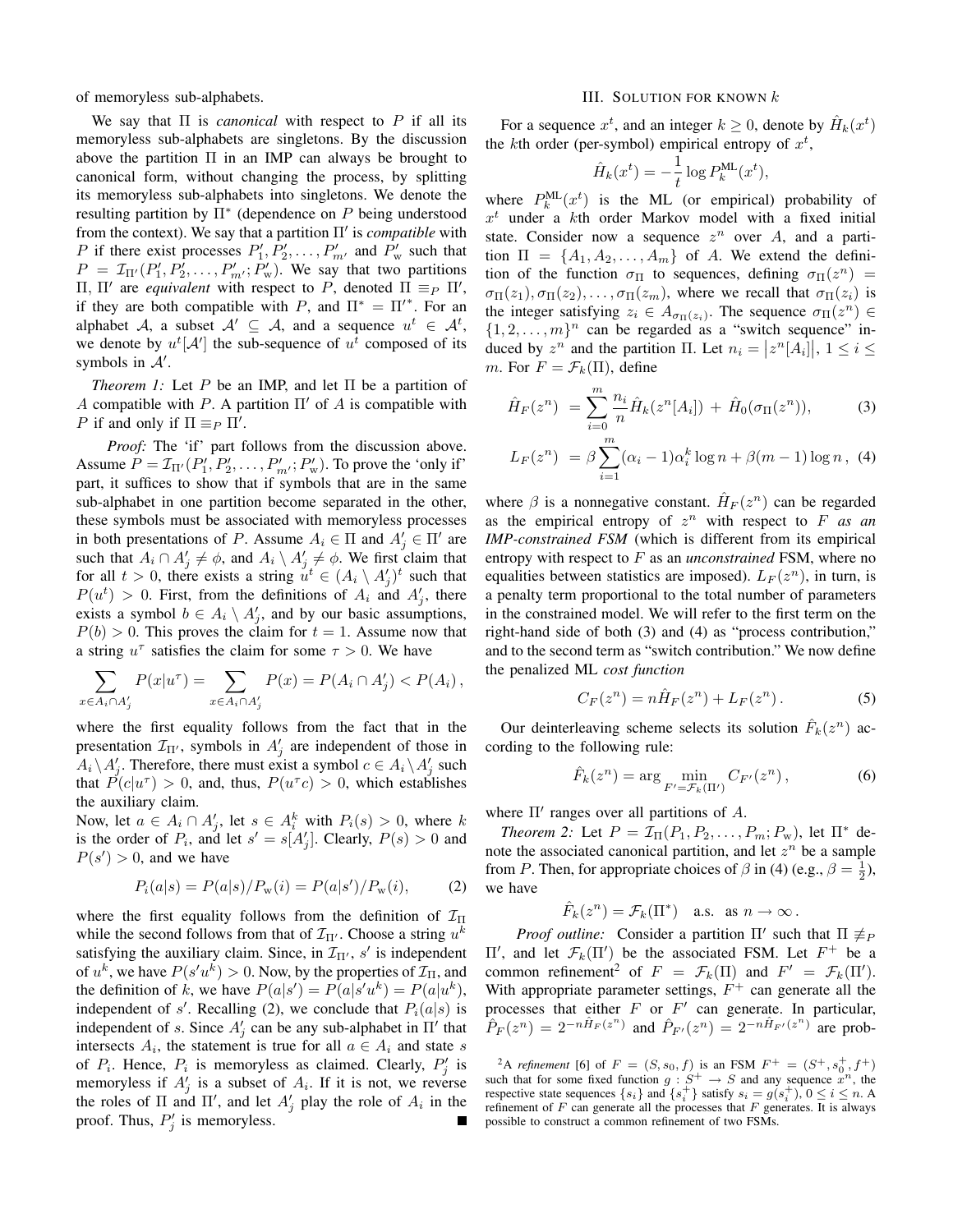abilities that can be assigned by  $F^+$  to  $z^n$ . Let  $P_{F^+}^{\text{ML}}(z^n)$ denote the ML probability of  $z^n$  with respect to  $F^+$  as an *unconstrained* FSM. Then, by the definitions of  $P_{F^+}^{\text{ML}}$ and  $D(\cdot||\cdot)$ , the Kullback-Liebler divergence between FSM processes, we have

$$
n\hat{H}_{F'}(z^n) = -\log P_{F^+}^{\text{ML}}(z^n) + nD(P_{F^+}^{\text{ML}}||\hat{P}_{F'}) , \quad (7)
$$

$$
n\hat{H}_F(z^n) = -\log P_{F^+}^{\text{ML}}(z^n) + nD(P_{F^+}^{\text{ML}}||\hat{P}_F). \quad (8)
$$

Let V denote the space of all valid parameter vectors for FSM sources based on  $F^+$ . The constraints satisfied by the IMP sources based on  $\mathcal{F}_k(\Pi)$  and  $\mathcal{F}_k(\Pi')$  are inherited by their representations in  $V$ . Thus, as discussed in Section II, the set of all IFSM sources based on  $\mathcal{F}_k(\Pi')$  lies, within V, on a hyperplane  $V' \subseteq V$  (notice that the additional constraints resulting from the refinement are also in the form of parameter equalities). Since, by Theorem 1, no IMP assignment of parameters for  $\mathcal{F}_k(\Pi')$  can generate P, the representation of  $P$  in<sup>3</sup> V is outside of V', and, hence, at positive Euclidean (or  $L_1$ ) distance from it. Thus, by Pinsker's inequality applied state by state in  $F^+$ , for any process  $P'$  in  $V'$ , we have

$$
D(P||P') \ge \Delta > 0, \tag{9}
$$

for some positive constant  $\Delta$ . Since  $\hat{P}_{F'}$  is in  $V'$ , and the parameters of both  $P_{F^+}^{\text{ML}}(z^n)$  and  $\hat{P}_F(z^n)$  converge to the true parameters of  $P$  a.s., it follows from  $(7)-(9)$  that

$$
\hat{H}_{F'}(z^n) - \hat{H}_F(z^n) \ge \Delta \,, \text{ a.s. as } n \to \infty \,, \qquad (10)
$$

which implies, by (5),

$$
n^{-1}C_{F'}(z^n) - n^{-1}C_F(z^n) \ge \Delta \,, \text{ a.s. as } n \to \infty \,, \quad (11)
$$

since the contribution of the  $O(\log n)$  penalty terms to the costs vanishes asymptotically in this case. It follows that when comparing  $\Pi$  with a non-equivalent partition, the rule (6) will select  $\Pi^*$  eventually almost surely, for any value of  $\beta$ . In particular, it will do so for  $\beta = 0$ , i.e., a plain ML estimator. We now discuss the case where partitions that are equivalent to Π are compared. By Theorem 1, these partitions can differ only by a re-partitioning of memoryless sub-alphabets. Consider a partition  $\Pi' \equiv_P \Pi$ , assume  $A'_i \in \Pi'$  is memoryless, and let  $\alpha'_i = |A'_i| > 1$ . Let  $\Pi''$  be the partition derived from  $\Pi'$  by splitting  $A'_i$  into singletons, and let  $F'' = \mathcal{F}_k(\Pi'')$ . Singleton sub-alphabets contribute zero cost to the "process" terms of (3) and (4); their contribution to the overall cost is contained in the "switch" terms. Let  $u^{n_i} = z^n [A'_i]$ . By carrying out the computation of cost shifts from "process" terms to "switch" terms when  $A_i$  is split, we obtain

$$
C_{F'}(z^n) - C_{F''}(z^n) =
$$
  
\n
$$
n_i \hat{H}_k(u^{n_i}) + \beta \alpha_i'^k(\alpha_i' - 1) \log n
$$
  
\n
$$
-(n_i \hat{H}_0(u^{n_i}) + \beta(\alpha_i' - 1) \log n).
$$
\n(12)

The difference in (12) can be seen as the difference in costs

that would result from comparing order  $k$  with order 0 with a suitably penalized ML order estimator for  $u^{n_i}$  (having  $\log n$ instead of  $\log n_i$  in (12) does not affect the conclusions). Since  $u^{n_i}$  is a sample of a memoryless process, it follows from the consistency of these estimators (cf. [5]) that the difference must be positive eventually a.s. Thus, lowest cost is attained by splitting all memoryless sub-alphabets into singletons, and (6) will return  $\mathcal{F}_k(\Pi^*)$  eventually a.s.

By Theorem 2, if  $P$  has memoryless components, the rule (6) will return the symbols in these components as a list of singletons. From this list, it is possible to reconstruct all the partitions that are equivalent to  $\Pi$ . Since the empirical entropy decreases with the order, a plain ML estimator, on the other hand, would have returned all memoryless sub-alphabets merged into one, which without further processing would not be recognized as memoryless (as is the case in [1]).

# IV. SOLUTION FOR UNKNOWN  $k$

Penalized ML Markov order estimators are known to be strongly consistent also when a bound on the order is not known [7], [5], and even when the order is allowed to grow with the sample length  $n$ , as long as the growth rate is slow enough [8]. Thus, it would be natural to expect that such an estimator might be useful also for deinterleaving IMPs in cases where the maximum order of the constituent processes is unknown. The application is not straightforward, though, since in most cases, when the partition being tested is incorrect, the cost function (5) is evaluated on samples from processes that do not have finite memory, nor an order that can be bounded by a slowly growing function of  $n$ . In this section, we prove the strong consistency of a penalized ML estimator for IFSMs when a finite bound on the order of the Markov processes  $P_i$ exists but is unknown to the deinterleaver. The proof borrows some elements from [9], where a strongly consistent estimator for unconstrained FSMs was presented.

We define the estimator

$$
\hat{F}(z^n) = \arg\min_{F' = \mathcal{F}_{k'}(\Pi')} C_{F'}(z^n),\tag{13}
$$

where  $C_{F'}$  is as defined in (5), and the minimization is over all partitions  $\Pi'$  and orders  $k' \geq 0$ . Notice that the number of parameters of the minimizing FSM will never exceed  $n$  (a memoryless model would attain a lower cost than a model with *n* parameters), so  $k'$  can be limited in value to  $O(\log n)$ , and the search is finite.

*Theorem 3:* Let  $P = \mathcal{I}_{\Pi}(P_1, P_2, \ldots, P_m; P_w)$ , and let  $k = \min_{k} \{ k' \mid \text{ord}(P_i) \leq k', 1 \leq i \leq m \},\$  the minimal upper bound on the orders of the processes  $P_i$ . Let  $\Pi^*$  be the canonical partition associated with  $P$ . Then, for a sample  $z^n$ of P, using  $\beta > 2$  in (4)–(5), we have

$$
\hat{F}(z^n) = \mathcal{F}_k(\Pi^*) \quad \text{a.s. as } n \to \infty.
$$

*Proof outline:* Let  $F = \mathcal{F}_k(\Pi^*)$ , and let  $F' = \mathcal{F}_{k'}(\Pi')$ be an FSM in the search space of (13). Let  $\mathcal{P}_{F'}$  denote the probability that  $F'$  be selected in the minimization. We bound the probability of selecting the wrong FSM in (13) by summing  $\mathcal{P}_{F'}$  over all  $F' \neq F$ . Let  $Q(F')$  denote the number

 $3$ Here we assume, for simplicity, that the representation of  $P$  as a point in V is unique, which is the case if  $P_i(s) > 0$  for all states s in all constituent processes  $P_i$ . The restriction is easily removed through a slightly lengthier argument, which will be given in the full paper.